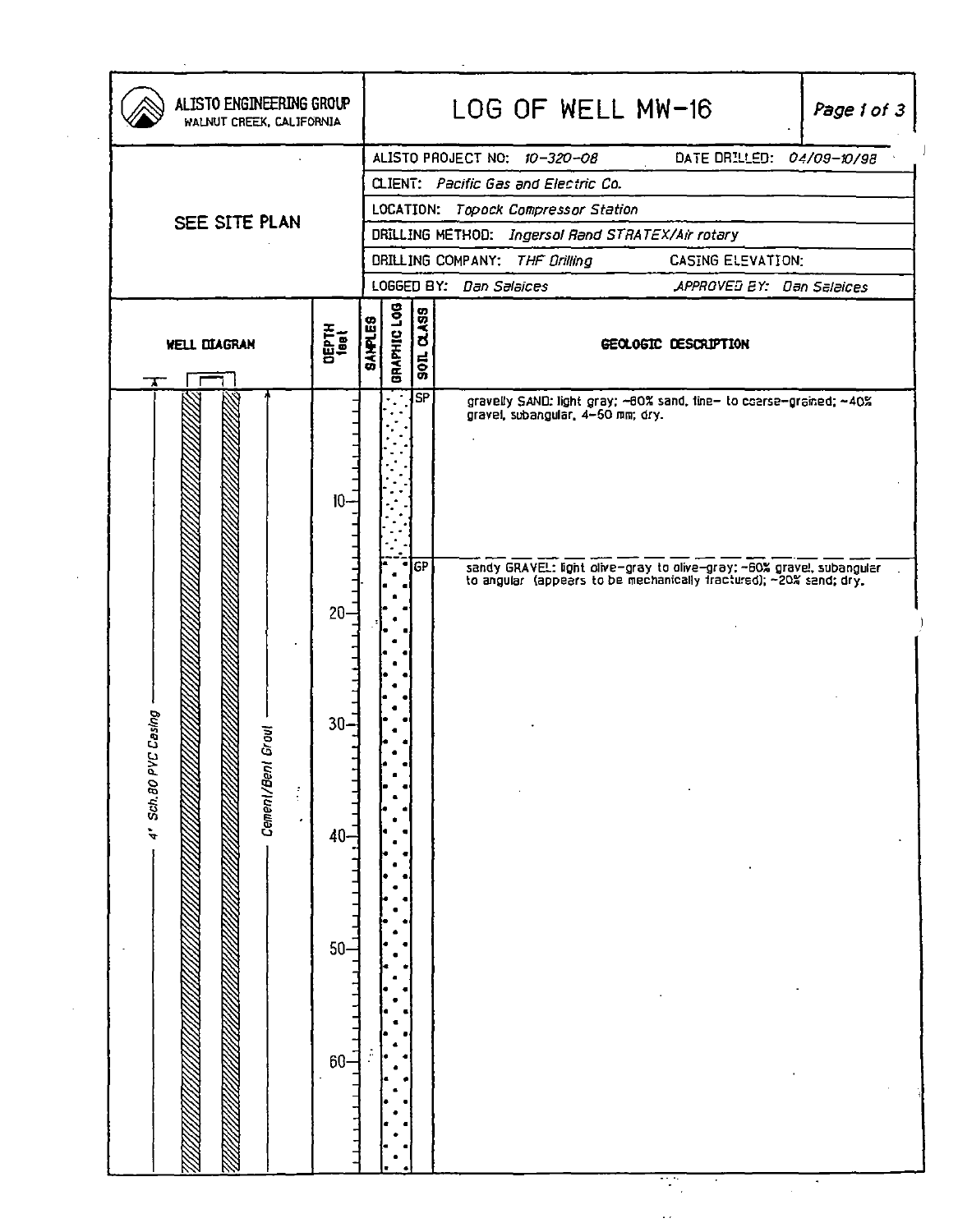| GRAPHIC LOG<br>SOIL CLASS<br><b>SANPLES</b><br>DEPTH<br><sup>1881</sup><br><b>WELL DIAGRAM</b><br>GEOLOGIC DESCRIPTION<br>TGP<br>sandy GRAVEL continued.<br>$80-$<br>$90 -$<br>$100 -$<br>$\int_{\mathbb{R}^{n-1}}$<br>Sch. 80 PVC Casing<br>$110-$<br>Cement/Bent Grout<br>∫ऽP<br>dry.<br>120 | ALISTO ENGINEERING GROUP<br>WALNUT CREEK, CALIFORNIA<br>$\lambda$<br>7 |  |  |  | LOG OF WELL MW-16<br>Page 2 of 3                                                                                                                                                                             |
|------------------------------------------------------------------------------------------------------------------------------------------------------------------------------------------------------------------------------------------------------------------------------------------------|------------------------------------------------------------------------|--|--|--|--------------------------------------------------------------------------------------------------------------------------------------------------------------------------------------------------------------|
|                                                                                                                                                                                                                                                                                                |                                                                        |  |  |  |                                                                                                                                                                                                              |
| $130 -$<br> GP<br>$140 -$                                                                                                                                                                                                                                                                      |                                                                        |  |  |  | gravelly SAND: light brownish-gray; ~80-80% sand, very fine- to<br>tine-grained; gravel, light olive-gray, subangular to angular (crushed);<br>sandy GRAVEL: light olive-gray; ~70-80% gravel, subangular to |

 $\mathcal{L}_{\mathcal{B}}$  .

 $\mathcal{L}^{\text{max}}_{\text{max}}$  ,  $\mathcal{L}^{\text{max}}_{\text{max}}$ 

 $\label{eq:2} \frac{1}{\sqrt{2}}\int_0^1\frac{1}{\sqrt{2}}\left(\frac{1}{\sqrt{2}}\right)^2\left(\frac{1}{\sqrt{2}}\right)^2\left(\frac{1}{\sqrt{2}}\right)^2\left(\frac{1}{\sqrt{2}}\right)^2\left(\frac{1}{\sqrt{2}}\right)^2.$